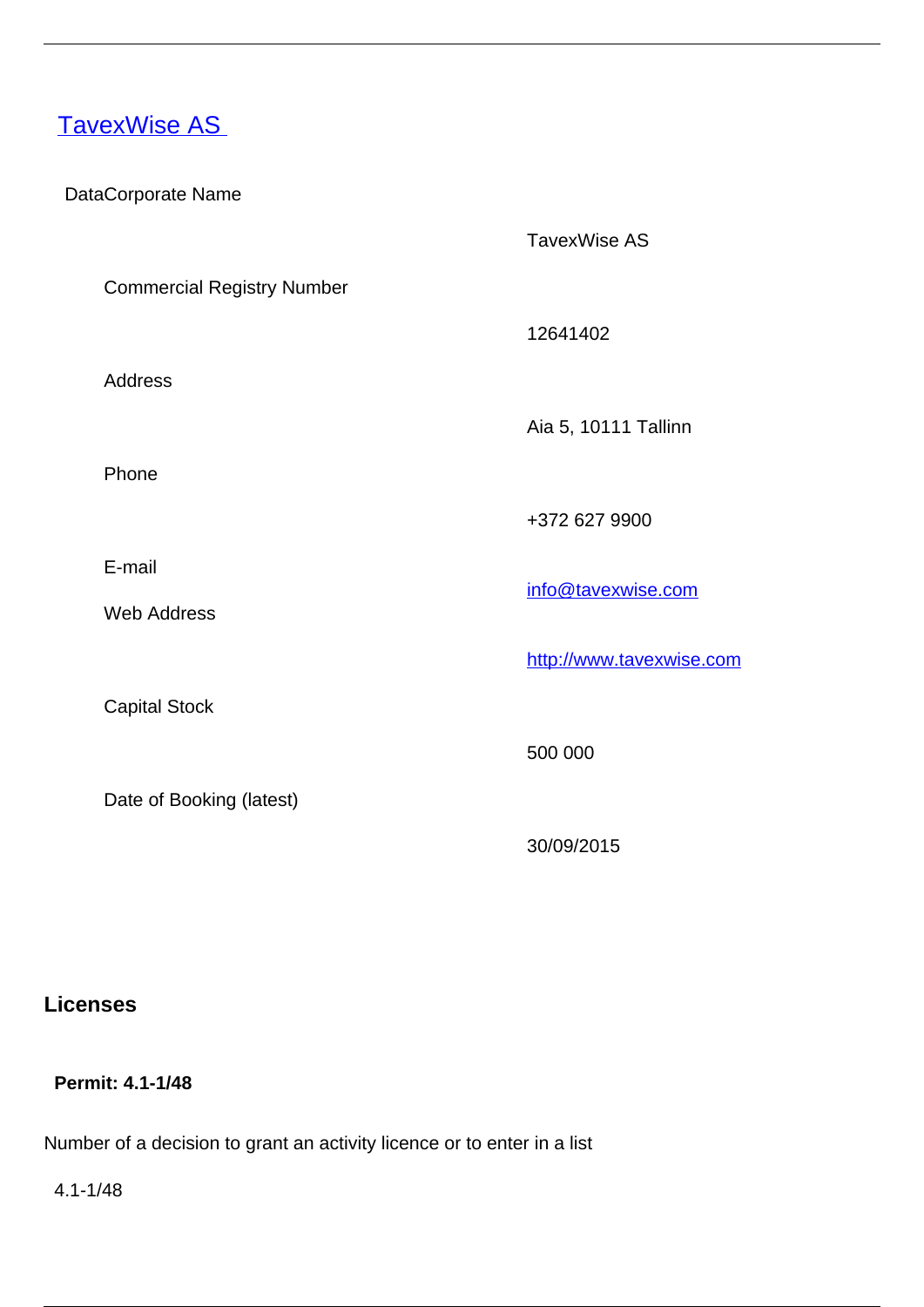Date of a decision to grant an activity licence or to enter in a list

25/09/2014

Service specified by license

6. Money remittance

# **List of cross-border services provided**

#### **List of cross-border services provided**

The number of the ruling granting the right to provide cross-border services

4.1-1/76

The date of the ruling granting the right to provide cross-border services

29/12/2014

List of services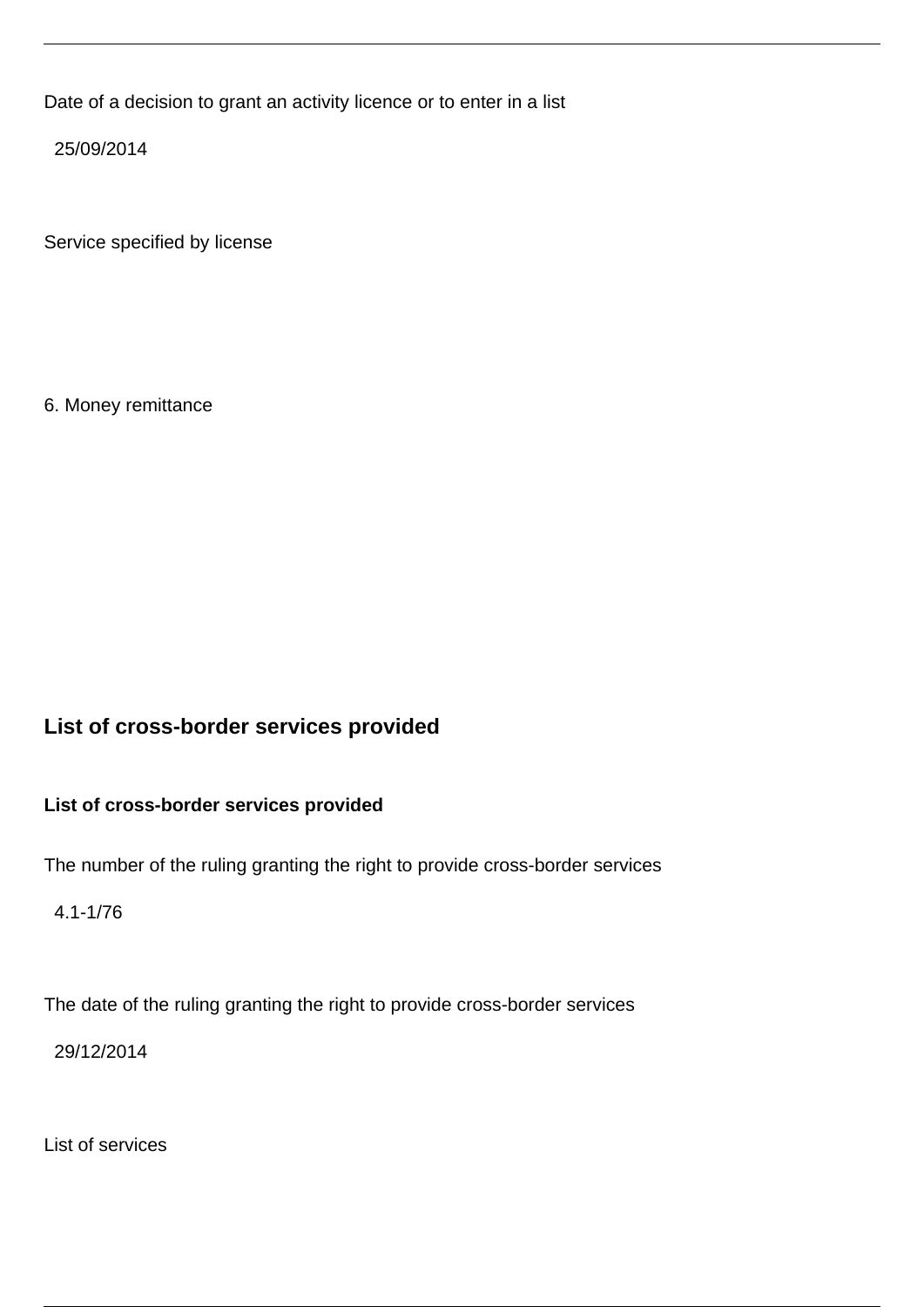6. Money remittance

Sweden

## **List of cross-border services provided**

The number of the ruling granting the right to provide cross-border services

4.1-1/77

The date of the ruling granting the right to provide cross-border services

29/12/2014

Piiriülese teenuse osutamise õiguse muutmise või kehtetuks tunnistamise aluseks oleva otsuse tegemise kuupäev

16/05/2022

List of services

6. Money remittance

Norway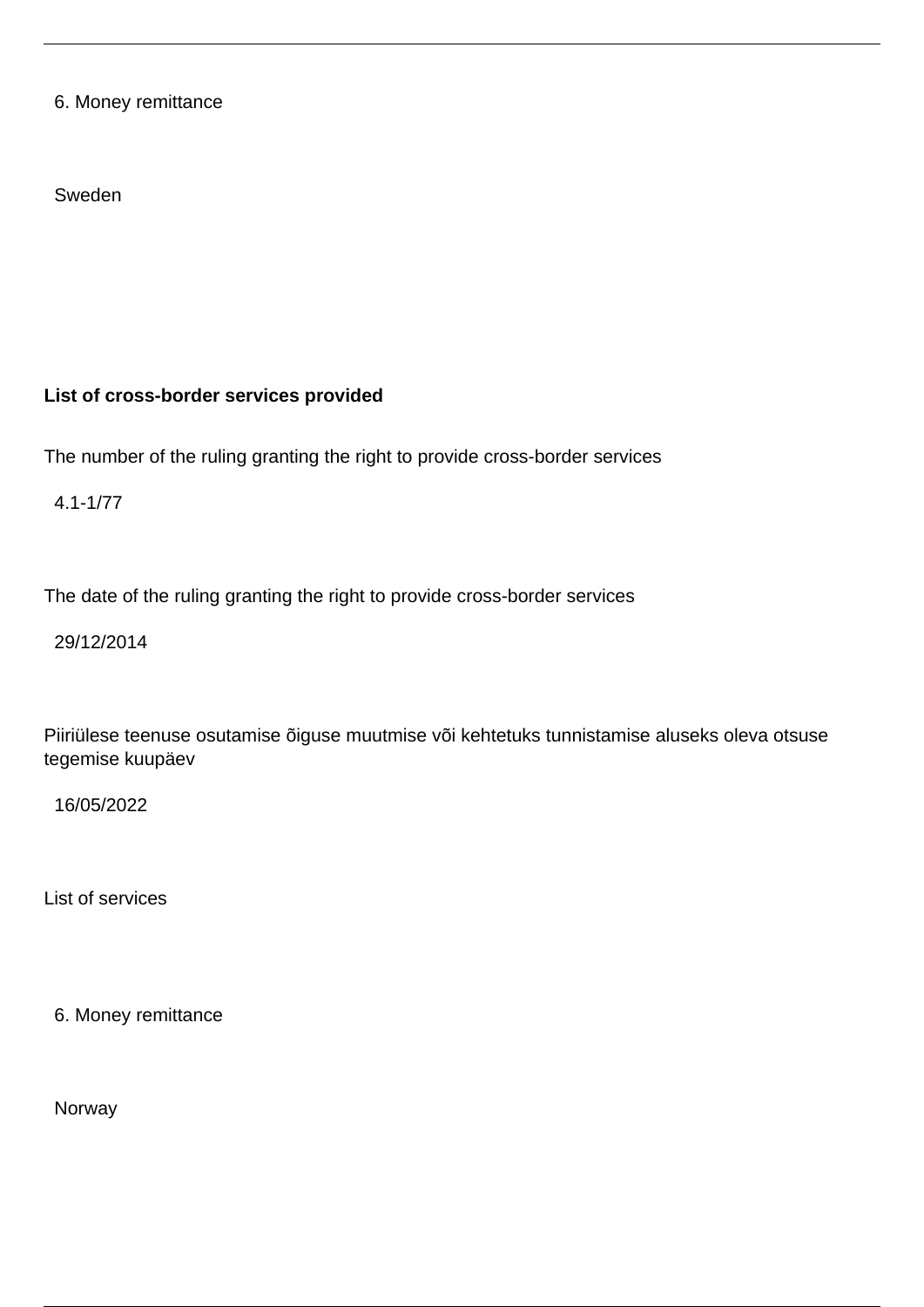#### **List of cross-border services provided**

The number of the ruling granting the right to provide cross-border services

4.1-1/78

The date of the ruling granting the right to provide cross-border services

29/12/2014

List of services

6. Money remittance

**Denmark** 

#### **List of cross-border services provided**

The number of the ruling granting the right to provide cross-border services

4.1-1/79

The date of the ruling granting the right to provide cross-border services

29/12/2014

List of services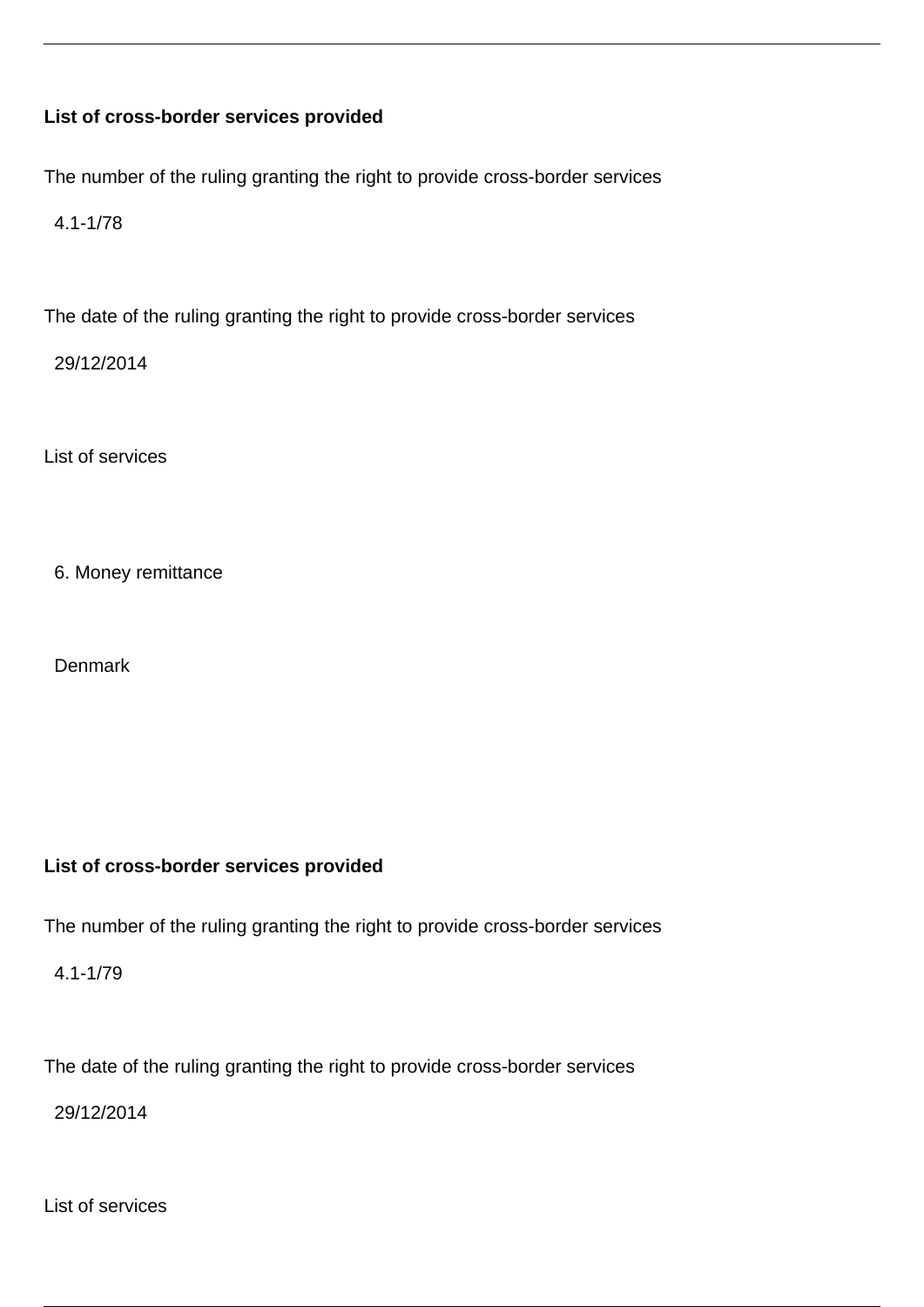6. Money remittance

Bulgaria

#### **List of cross-border services provided**

The number of the ruling granting the right to provide cross-border services

4.1-1/80

The date of the ruling granting the right to provide cross-border services

29/12/2014

Piiriülese teenuse osutamise õiguse muutmise või kehtetuks tunnistamise aluseks oleva otsuse tegemise kuupäev

16/05/2022

List of services

6. Money remittance

Finland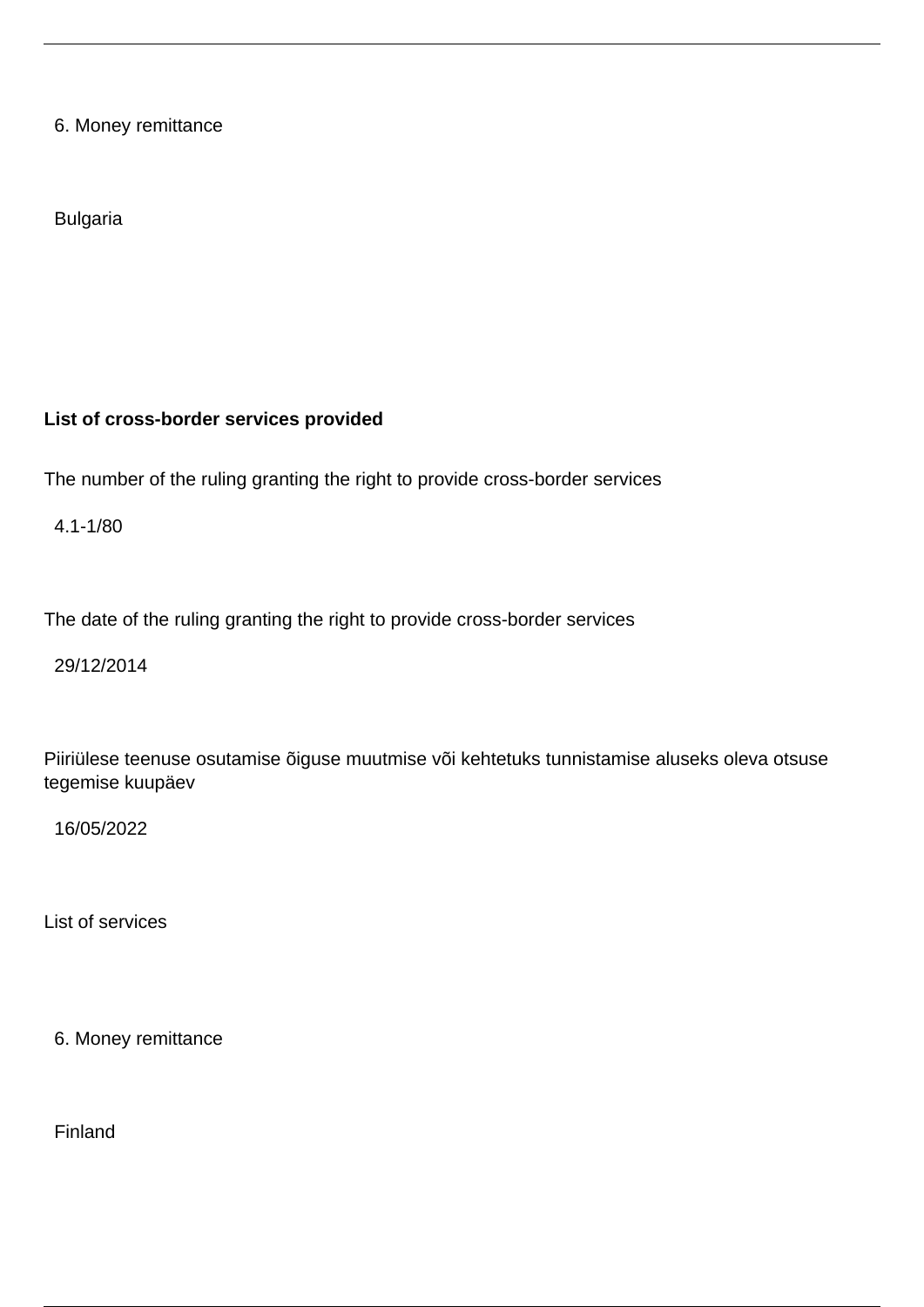#### **List of cross-border services provided**

The number of the ruling granting the right to provide cross-border services

4.1-1/81

The date of the ruling granting the right to provide cross-border services

29/12/2014

List of services

6. Money remittance

Latvia

#### **List of cross-border services provided**

The number of the ruling granting the right to provide cross-border services

4.1-1/82

The date of the ruling granting the right to provide cross-border services

29/12/2014